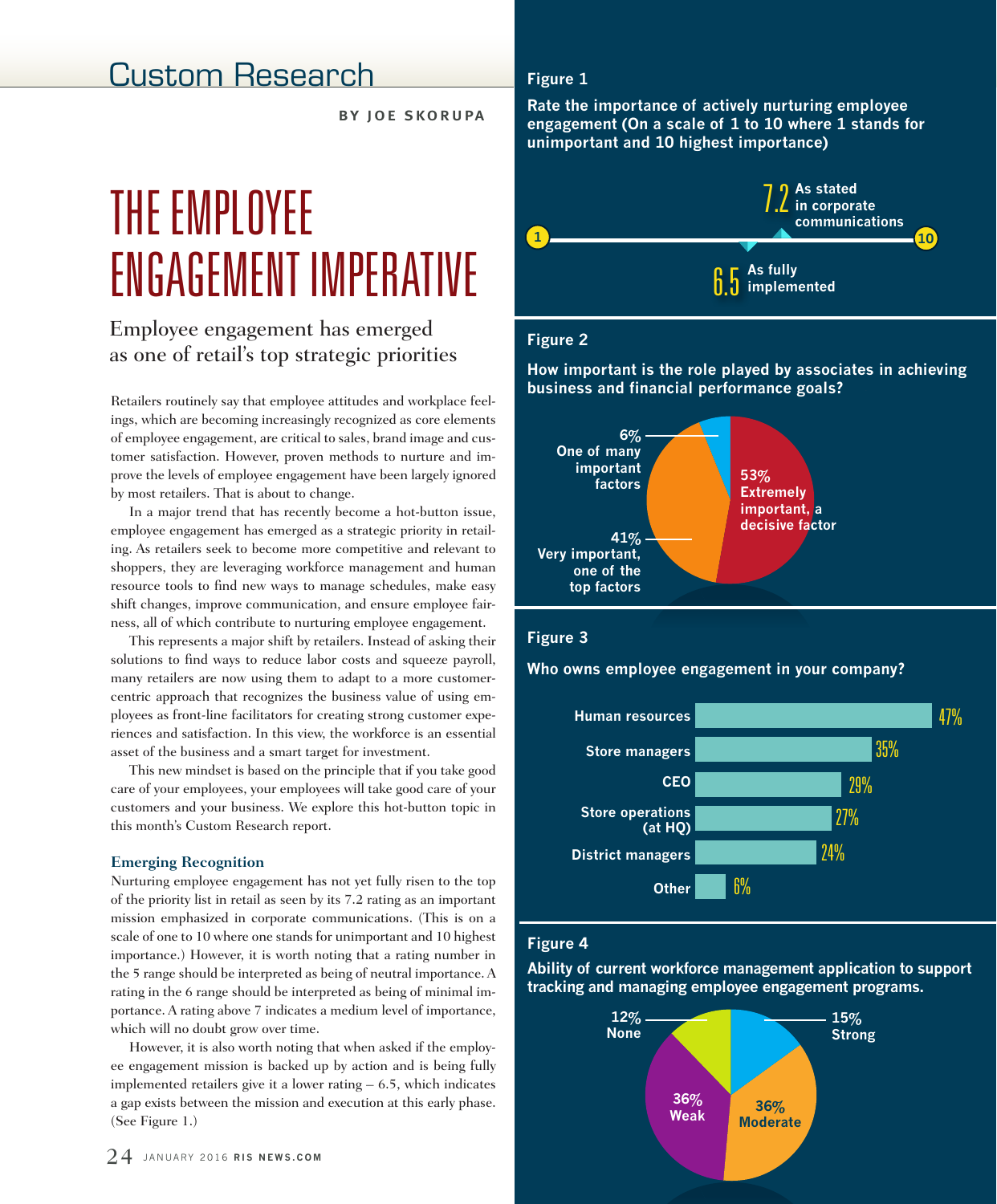### **Figure 5**

**Status of your company's ability to execute employee engagement functions and programs through mobile apps accessible through employees' own devices?** 

| <b>Many functions enabled</b> | $\mathbf{0\%}$ |
|-------------------------------|----------------|
| <b>Some functions enabled</b> | 27%            |
| Will implement in 6 months    | 9%             |
| Will implement in 12 months   | 6%             |
| Will implement in 18 months   | 6%             |
| No plans                      | 53%            |

### **Figure 6**

**What are the top labor goals your company wants to achieve through employee engagement programs?**



## **Figure 7**

**What are the top corporate goals your company wants to achieve through employee engagement programs?**

| Increase same store sales                        | 68% |  |
|--------------------------------------------------|-----|--|
| Improve customer service/satisfaction            | 59% |  |
| Care about results, productivity and improvement | 50% |  |
| Go extra mile for customer service               | 41% |  |
| <b>Increase customer long-term loyalty</b>       | 41% |  |
| Go extra mile to overcome challenges             | 24% |  |
| Increase clarity of purpose, process and roles   | 15% |  |

### **Figure 8**

**Rate impact of the following national labor trends on employee strategic planning. (On a scale of 1 to 10 where 1 stands for no impact and 10 stands for the highest impact.)**













 $\overline{4}.3$ 

# Drive Employee Engagement and **OPERATIONAL** Excellence with Kronos for Retail

Kronos® for Retail is the most widely deployed workforce management solution available. With over 35 years of industry experience, we've designed our solutions to meet the unique needs and challenges of retail organizations. At Kronos, we recognize that investing in your associates creates an engaged workforce, so we're committed to innovation that supports that investment. Our solutions provide associates with preferred scheduling options, mobile self-service tools, fair application of workplace policies, and perfect paychecks. The result? Associates who are more loyal, productive, and motivated to deliver exceptional customer service – allowing you to achieve a true competitive advantage. That's why more than 1,000 retail organizations use Kronos to foster growth and drive operational excellence.

Learn more about Kronos for Retail at kronos.com/retail. Kronos: Workforce Innovation That Works™.



**Medical coverage** **Expand benefits**

**Minimum wages increases**

6.2

**Flexible scheduling**

**On-call scheduling**

**Split-shift scheduling**

**RIS NEWS.COM JANUARY 2016**  $25$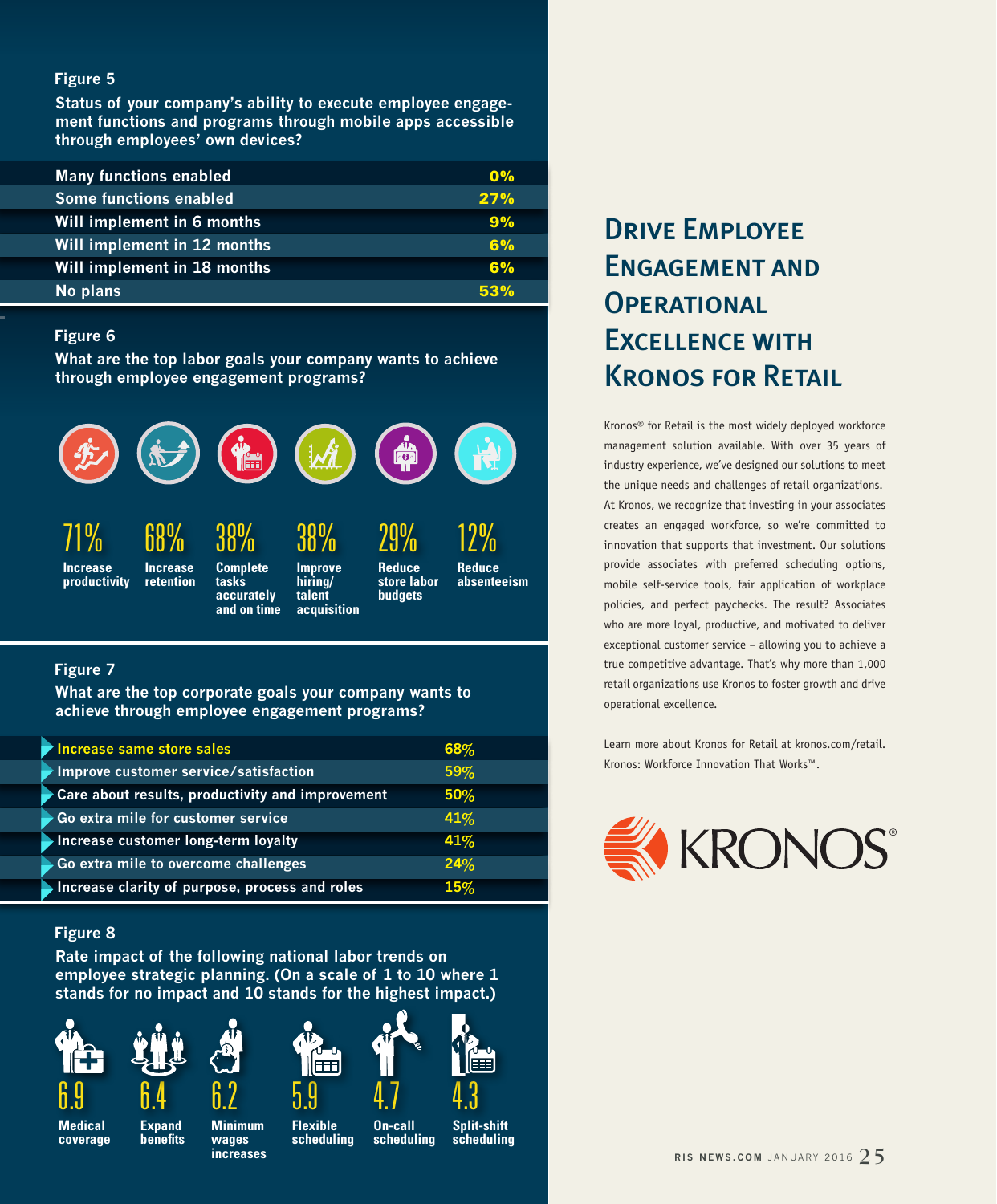# Custom Research

Is there a genuine basis for investing in associates as frontline contributors to improving customer experiences and satisfaction? Retailers widely agree that the answer is "yes" (94%) and that associates play an important role in achieving business and financial goals – 41% say it is very important and 53% say it is extremely important, a decisive factor. (See Figure 2.)

To get a baseline understanding of how executing this mission works in a retail enterprise we asked respondents to tell us where the executive resides in the corporate structure that owns employee engagement in their enterprises. The largest block said it is human resources (47%), which is not surprising when the respondent pool consists of national or large retail chains. In enterprises like these, human resources controls many of the levers associated with workforce management, more so than store managers (35%), which were the second largest block. (See Figure 3.)

Surprisingly, 29% say the CEO is in charge of employee engagement. While the CEO is in charge of many things, executing a change of tactics to thousands of employees is not one of them. It will be necessary for these organizations to shift this responsibility to a department head at a lower level.

#### **Executing the Mission**

A little more than half of retailers say their current workforce management applications and tools do a good job of tracking and managing employee engagement programs – 15% say their tools are strong and 36% say they are moderately effective. However, this means that nearly half of retailers say their tools are inadequate – 36% say they are weak and 12% say they have no tools to support tracking and managing employee engagement. Clearly, there is a need in retailing for future investment in new or upgraded tools to carry out this important mission. (Figure 4.)

One of the primary weapons in the battle to help retailers succeed with an employee engagement plan is the mobile app, which can be accessible through employee's own devices. Today, no retailer said its organization has many employee engagement functions enabled through mobile applications and 53% say they have no current plans to roll them out. Although it is still early days for this effort, the latter group risks putting itself in a dangerous game of catch up and when the light bulb goes off in the organization it may be too late. (Figure 5.)

The group of faster moving retailers includes 27% who say they currently have some applications enabled and 15% who say they will implement within 18 months (9% will implement within 6 months and 6% will implement within 12 months).

When setting top labor goals for employee engagement programs, 71% cite increasing productivity and 68% cite increasing retention. Is increasing productivity the same thing as increasing employee engagement? Not really. Does it even fall under the umbrella somewhere? Maybe not. But cost-saving productivity is a critical component in any business plan to fund employee engagement because it promises to deliver necessary return on investment. (See Figure 6.)

When we asked about top corporate goals we discovered a similar two-pronged approach. The number-one corporate goal is increasing same store sales (68%) followed by improving customer service/satis-

### **Figure 9**

**What associate metrics that go beyond transactions are you tracking?**

**Customer feedback 65% E-mail address capture 59% New loyalty program sign up 53% Customer greeting/help time 29% Speed through checkout 27% Mobile app usage 21% Mobile device usage in-store 18% Movement patterns in-store 15%**



### **Figure 10**

**What mobile/online HR functions do you currently enable for in-store associates?**

| <b>Punch in/punch out</b>                             | 66% |
|-------------------------------------------------------|-----|
| <b>Request leave/vacation/time off</b>                | 59% |
| <b>Approve time card</b>                              | 52% |
| <b>Check schedule</b>                                 | 52% |
| <b>System of alerts to associates</b>                 | 21% |
| <b>Real-time messaging with manager</b>               | 21% |
| <b>Change scheduling availability/preferences 21%</b> |     |
| <b>Swapping/picking up shifts</b>                     | 14% |
|                                                       |     |

### **Figure 11**

**What are the biggest associate challenges you need to overcome?**

| <b>Associate training</b>                   | 56%        |
|---------------------------------------------|------------|
| Turnover                                    | 44%        |
| <b>Task compliance</b>                      | 38%        |
| <b>Real-time store analytics</b>            | 27%        |
| <b>System for alerts for priority tasks</b> | 27%        |
| <b>Absence management</b>                   | 24%        |
| <b>Over-time management</b>                 | 21%        |
| <b>Real-time associate analytics</b>        | 21%        |
| <b>Sales incentives/credit</b>              | <b>18%</b> |
| <b>Re-engineering associate tasks</b>       | <b>18%</b> |
| <b>Using mobile devices in-store</b>        | 18%        |
| <b>User-friendly mobile apps</b>            | 9%         |
| <b>Omnichannel compliance</b>               | 6%         |